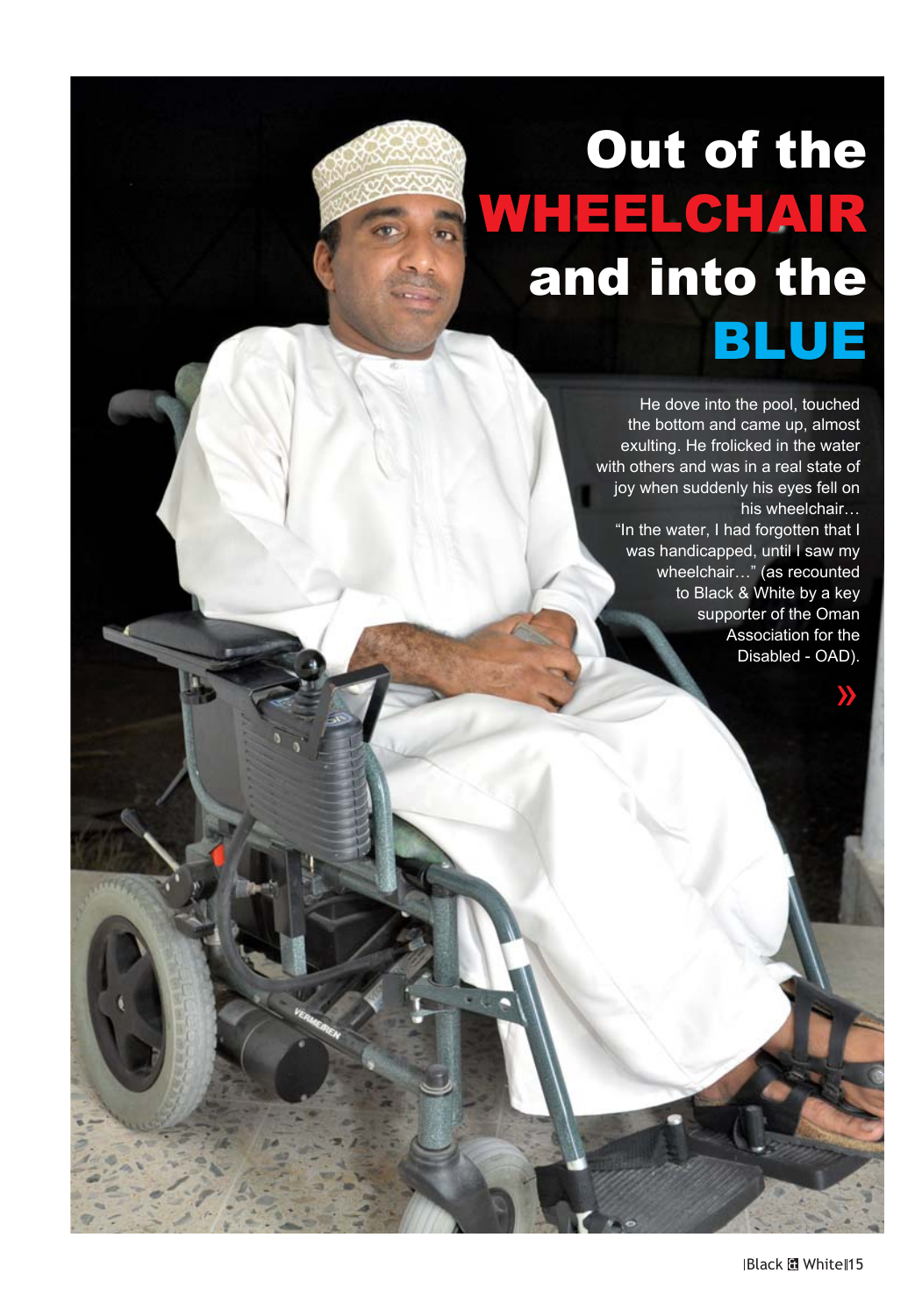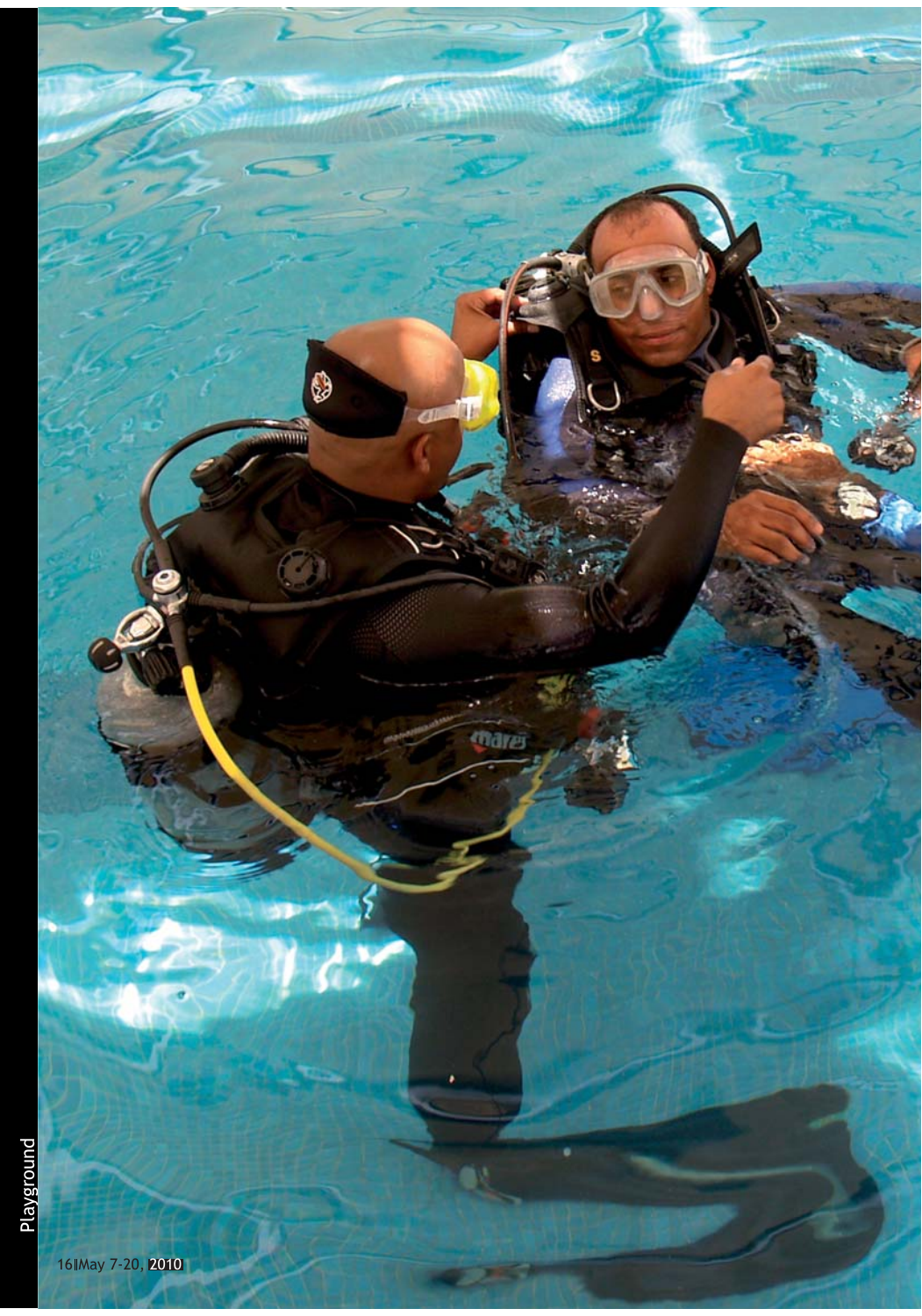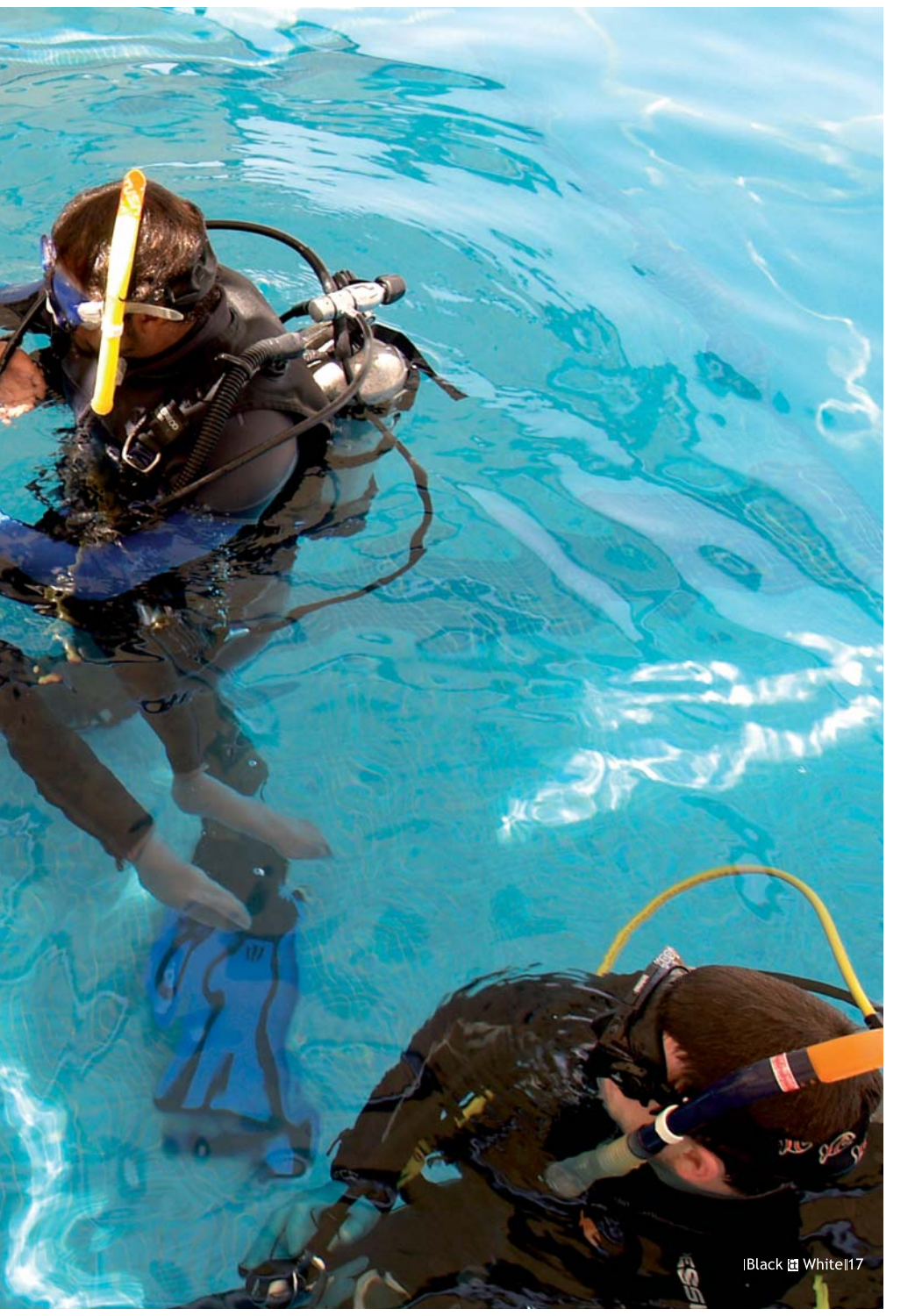Marhoon Batti Al Ghafri, 40, who is also disabled, agrees. However, there is not a trace of negativity in him. "In the water, I can go backwards, forward, up, down, side – everywhere. What freedom! The great thing about scuba diving for someone like me is that it offers unlimited freedom in the water, the like of which I will never have on land. Also, in the water, I am the same as everyone else. That is a great feeling," Marhoon tells Black & White, as he wheels himself to a comfortable corner at the OAD.

## **MARHOON IS UNABLE** to

conceal his delight in finally finding an environment where he, and those like him, are able to throw off their constraints and be one with the rest of the world. "It was a discovery beyond my imagination," he tells us. "For once, I feel that I am not penalised for being disabled," he adds.

This feeling is typical of many who are disabled. Unable to do many of the things considered normal are the disabled, quite often depressed.

But, like Marhoon, there are many who are now immersed in the scuba diving theme because it has been a voyage of discovery for them, an opportunity to become free. Scuba diving has become a focus of sport for the disabled and is considered now not only as a recreational activity, but also a source of rehabilitation for them.

Marhoon was not born disabled. He is a victim of polio. But, the remarkable aspect of Marhoon is that he has managed to take disability in his stride. "I was affected by polio when I was very young. I was going to school then, and when I became disabled, I had a difficulty in adapting to it.

Everyone around me also voiced the same concern and I did face some distressing moments then.

But, disability, is again, not here (he gestured at his disabled limbs) but, in here (he pointed to his head). That much I understood and that is how I decided to stop worrying about my disability and went ahead with my life!"

Which he did. He completed his studies and then got himself a job in the administration department of Oman Air.

He jokingly recounts how he went about obtaining a driving license. He had several hiccups in this area, until at last, he was able to convince the authorities concerned that he could indeed drive. "Today, I can proudly and confidently say that I can drive anywhere in Oman. I am from Ibri and I drive every weekend to my village there. Every Khareef, I am in Salalah and I drive and come back from there.

"I even travel abroad – alone!" Sometime back, Marhoon was watching an episode on the television, which featured disabled divers diving deep. This was playing in his mind since then and when an opportunity presented itself for Marhoon to go scuba diving he just grabbed it with both hands. "I was of course nervous, especially because of my condition.

But, the German team that came in to train took us all in to a pool and started training us.  $\mathcal{V}$ 



18 May 7-20, 2010